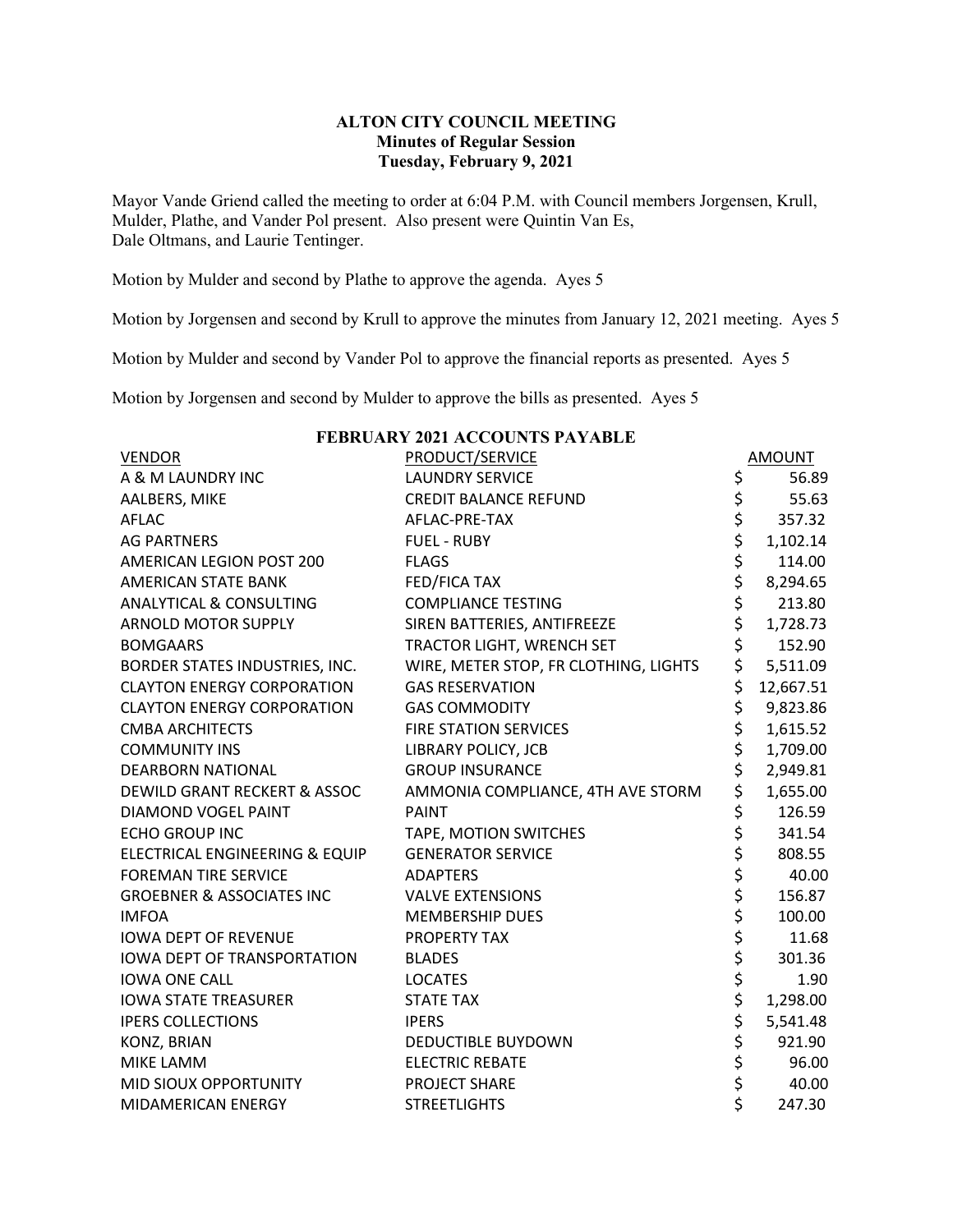| MIKES WELDING & REPAIR          | SUPPLIES, PLOW REPAIR          | \$       | 419.70       |
|---------------------------------|--------------------------------|----------|--------------|
| MISSOURI RIVER ENERGY SERVICES  | <b>ELECTRIC</b>                | \$       | 56,659.31    |
| MUNICIPAL UTIL-BILLS            | <b>UTILITIES</b>               |          | 2,427.16     |
| NEAL CHASE LUMBER CO            | <b>SUPPLIES</b>                |          | 137.84       |
| NOTEBOOM ELECTRIC               | <b>CONNECTORS, LABOR</b>       |          | 266.74       |
| ORANGE CITY MUNICIPAL UTILITIES | <b>BULK WATER</b>              |          | 7,035.28     |
| ONE OFFICE SOLUTION             | FILE CABINETS, OFFICE SUPPLIES |          | 4,205.97     |
| ORANGE CITY SANITATION          | <b>GARBAGE HAULING</b>         |          | 7,000.25     |
| <b>PAYROLL</b>                  | PAYROLL 01.31.2021             | \$       | 26,691.17    |
| PEFA, INC                       | <b>GAS COMMODITY</b>           | \$       | 16,518.62    |
| PLUIM PUBLISHING CO., INC.      | FLYERS, SUBSCRIPTION           | \$       | 223.00       |
| PREMIER COMMUNICATIONS          | <b>IT SERVICES</b>             | \$       | 600.00       |
| RANDY'S IRON WORKS INC          | <b>SNOWPLOW REPAIR</b>         |          | 562.66       |
| REICHLE, JOHN                   | UTILITY DEPOSIT REFUND         | \$<br>\$ | 51.04        |
| REHAB SYSTEMS INC.              | JET/VAC CLEANING, TELEVISING   | \$       | 6,508.45     |
| SANITATION PRODUCTS, INC        | <b>COUPLERS</b>                | \$       | 82.65        |
| <b>SECRETARY OF STATE</b>       | <b>NOTARY FEE</b>              |          | 30.00        |
| SIOUXLAND PRESS                 | <b>PUBLICATIONS</b>            | \$<br>\$ | 118.00       |
| <b>STANDER ENGRAVING</b>        | <b>NAME PLATES</b>             | \$       | 25.00        |
| <b>SUPERHITECH</b>              | <b>SECURITY CAMERAS</b>        | \$       | 4,749.71     |
| <b>TEAMCO INC</b>               | CORD COUPLERS, CLAMP           | \$       | 332.21       |
| TENTINGER, LAURIE               | <b>DEDUCTIBLE BUYDOWN</b>      | \$       | 1,000.00     |
| TOWN & COUNTRY IMPLEMENT        | HY-TRAN                        |          | 476.00       |
| TREASURER - STATE OF IOWA       | <b>WATER EXCISE TAX</b>        | \$<br>\$ | 1,305.00     |
| TREASURER - STATE OF IOWA       | <b>SALES TAX</b>               | \$       | 3,837.00     |
| TRI-STATE COMMUNICATIONS, INC   | <b>RADIO</b>                   | \$       | 750.56       |
| <b>U.S. POSTMASTER</b>          | <b>POSTAGE</b>                 | \$       | 500.00       |
| UNITYPOINT CLINIC-OCC MED       | <b>DRUG TESTS</b>              | \$       | 42.00        |
| VANDER POL EXCAVATING           | 4TH AVE STORM SEWER            | \$       | 19,213.37    |
| <b>VERIZON WIRELESS</b>         | <b>CELL PHONES</b>             | \$       | 276.87       |
| <b>VISA</b>                     | SUPPLIES, TRAINING, SOFTWARE   | \$       | 1,045.29     |
| WELLMARK BLUE CROSS/BLUE SHIELD | <b>GROUP INSURANCE</b>         | \$       | 10,744.30    |
| <b>WEST IOWA TELEPHONE</b>      | TELEPHONE, FAX, INTERNET       | \$       | 637.78       |
|                                 | <b>TOTAL ACCOUNTS PAYABLE</b>  |          | \$232,513.95 |

**FIRE DEPARTMENT:** Van Es presented the Council with the revised architect agreement. After negotiations they settled on a fixed fee of \$152,000. Van Es reviewed different grants and fundraisers that the Fire Department is exploring to help fund equipment for the project. The Council discussed use of excess funds if the project was completed under budget. The consensus was that the funds would be used to pay off the loan for current fire trucks. Discussion was also held on possible questions that could arise at the community meeting and how the meeting location will be set up.

Motion by Plathe and second by Jorgensen to accept the architect agreement as presented. Ayes 5

Mulder updated the Council on the E-911 and County Emergency Management meetings he attended. There is potential money from the county to help with EMT and ambulance expenses. Also, the new communications tower is nearing completion.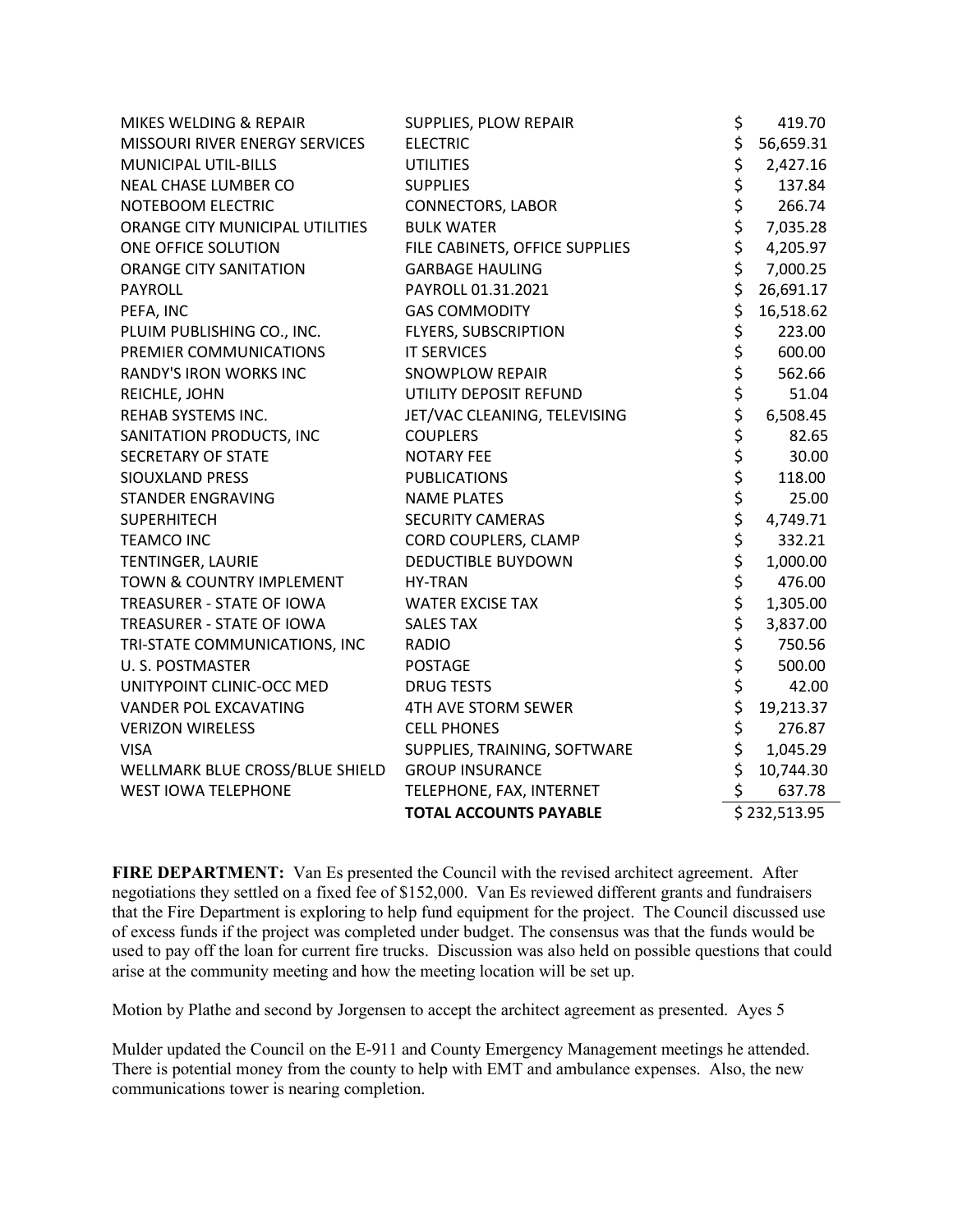Van Es left the meeting at 6:55 PM.

**ECONOMIC DEVELOPMENT:** Jorgensen updated the Council on the latest AEDC meeting. The AEDC is working on creating acreage or estate lots on the south end of Fair View Meadows. Covenants and zoning would have to be changed to allow for the lot development. The AEDC is meeting to discuss moving forward with Fair View Meadows Second Addition Phase II.

Oltmans informed the Council that several businesses have contacted him interested in locating in Alton and the need for additional lots for these businesses. After discussion it was the consensus of the Council to have the AEDC negotiate, purchase, and sell the lots to the potential businesses.

**BUDGET:** Oltmans presented the budget as prepared and reviewed multiple line items.

Motion by Vander Pol and second by Krull to approve the Preliminary Budget. Ayes 5

Mayor Vande Griend opened a public hearing for the Fiscal Year 2022 Budget Proposed General Fund Max Levy at 7:29 PM. No written or oral comments were received. Mayor Vande Griend closed the public hearing at 7:33 PM.

**RESOLUTION 21-05 "A RESOLUTION OF THE CITY COUNCIL OF ALTON, IOWA APPROVING THE CITY MAXIMUM PROPERTY TAX DOLLARS FOR THE AFFECTED LEVY TOTAL FOR THE ANNUAL BUDGET FOR FISCAL YEAR ENDING JUNE 30, 2022"**  was introduced and moved for adoption by Council Member Jorgensen. Plathe seconded the motion to adopt.

On roll call vote: Ayes: Jorgensen, Plathe, Mulder, Vander Pol, Krull Nays: None

Whereupon the Mayor Vande Griend declared the Resolution duly adopted.

## **RESOLUTION 21-06 "A RESOLUTION OF THE CITY COUNCIL OF ALTON, IOWA SETTING TIME AND PLACE FOR A PUBLIC HEARING FOR THE PURPOSE OF RECEIVING WRITTEN AND ORAL COMMENTS ON THE CITY'S PROPOSED FISCAL YEAR 2021-2022 BUDGET"** was introduced and moved for adoption by Council Member Jorgensen. Vander Pol seconded the motion to adopt.

On roll call vote: Ayes: Jorgensen, Vander Pol, Plathe, Krull, Mulder Nays: None

Whereupon the Mayor Vande Griend declared the Resolution duly adopted.

**4TH AVE STORMWATER PROJECT:** Oltmans informed the Council that Vander Pol Excavating, LLC, has completed the Stormwater Improvements in accordance with the terms of conditions of the contract and that is the recommendation of the City's engineer to approve final payment and accept the work.

**RESOLUTION 21-07 "A RESOLUTION OF THE CITY COUNCIL OF ALTON, IOWA ACCEPTING WORK"** was introduced and moved for adoption by Council Member Plathe. Krull seconded the motion to adopt.

On roll call vote: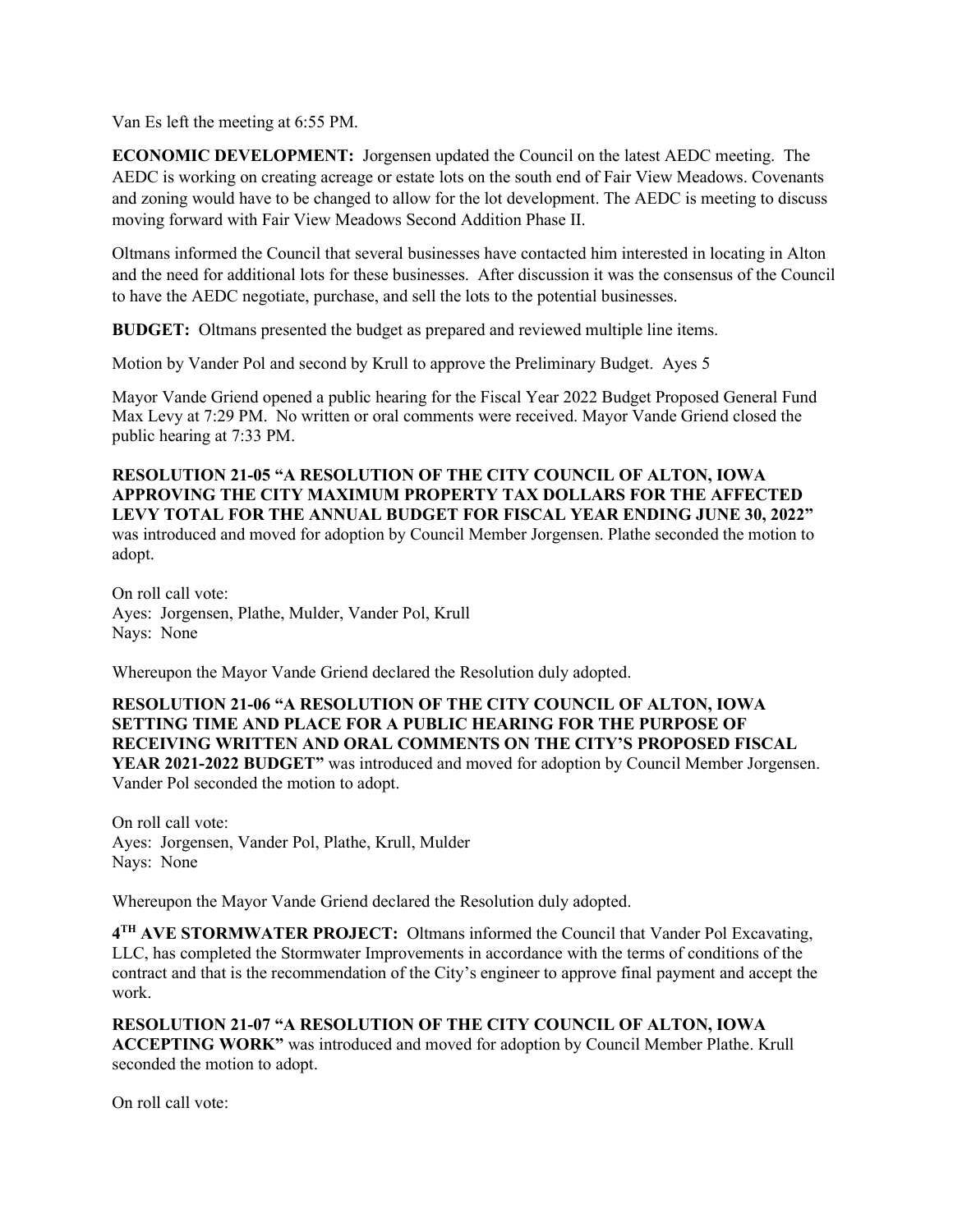Ayes: Plathe, Krull, Jorgensen, Mulder Nays: None Abstain: Vander Pol

Whereupon the Mayor Vande Griend declared the Resolution duly adopted.

**GAS LOAN REFINANCING:** Oltmans informed the Council that he negotiated with American State Bank and came to terms to refinance the natural gas loan from 4.55% to 2.125%.

**RESOLUTION 21-08 "RESOLUTION APPROVING AND AUTHORIZING AMENDMENT TO LOAN AGREEMENT BY AND BETWEEN THEY CITY OF ALTON, IOWA AND AMERICAN STATE BANK, ALTON, IOWA, FOR THE ISSUANCE OF TAXABLE GAS REVENUE REFUNDING CAPITAL LOAN NOTES, SERIES 2009B, OF THE CITY"** was introduced and moved for adoption by Council Member Jorgensen. Plathe seconded the motion to adopt.

On roll call vote: Ayes: Jorgensen, Plathe, Vander Pol, Krull, Mulder Nays: None

Whereupon the Mayor Vande Griend declared the Resolution duly adopted.

**GOLF CARTS:** Oltmans informed the Council that some residents raised concerns on the golf cart ordinance requiring brake lights. It was the consensus of the Council to amend the ordinance to remove the brake light requirement but keep the taillight requirement.

**EQUIPMENT BUILDING:** The Council discussed the overhead doors to the equipment building. Oltmans presented quotes for replacing the two overhead doors with a single 27' door to allow for maneuvering of equipment in and out of the building. Mulder reviewed to project and reported that the current doors are twelve foot wide and the snowplows are thirteen foot wide making it difficult for staff to back the trucks in. They will also be able to store equipment three wide without having to move equipment in and out.

Motion by Mulder and second by Krull to approve the replacement of overhead doors in the equipment building with a 27' overhead door. Ayes 5

**EMPLOYEE BENEFITS:** Oltmans presented the Council with costs for the current employee benefit plan as well as the plan previously held. Council discussed the decision to switch plans and the effect it had on employees. Council discussed the savings the new plan contains and what it could cost to buydown employee deductibles to match the previous plan. Also discussed was the desire to ensure the current plan would not be changed even if cost goes up. The consensus was to have the City absorb price increases instead of employees.

Motion by Jorgensen and second by Vander Pol to implement a plan to buydown employee deductibles to cover the difference in deductible and out of pocket maximum from the current plan to the former plan's deductible and out of pocket maximum. Ayes 5

**SGCC:** Discussion was held on Sioux Golf & Country Club's need to purchase a new lawn mower and how they would pay for it. SGCC would like to set up a revolving loan fund with the City. Oltmans has spoken to an attorney at Ahlers Cooney and it was determined to be able to loan SGCC money to purchase equipment an Urban Renewal Plan would need to be established. It was the consensus of the Council to proceed with the process for setting up an Urban Renewal Plan.

**OTHER BUSINESS:** Vande Griend appointed Mulder, Plathe and Oltmans to be on the Office Remodel Committee.